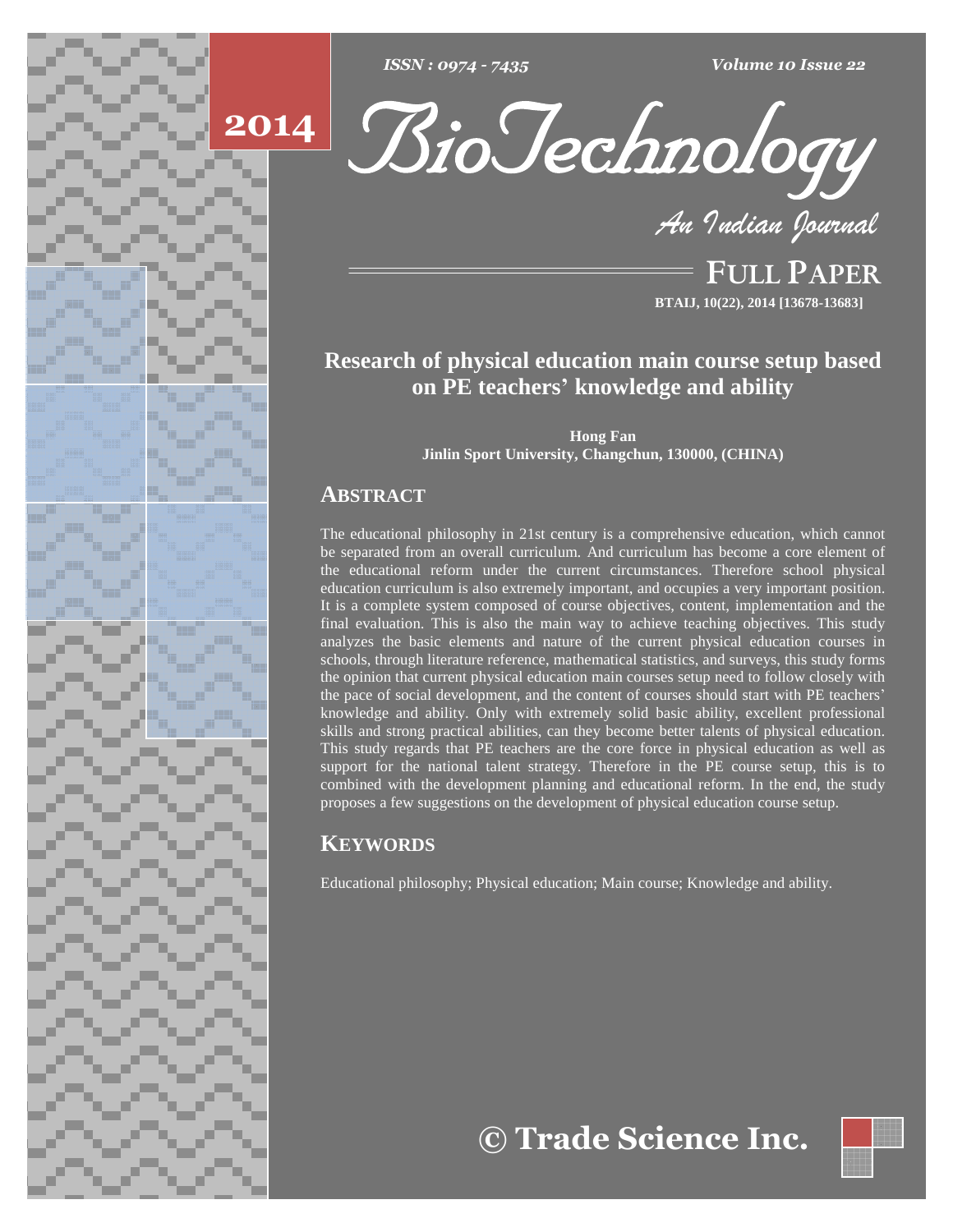#### **Hong Fan**

#### **INTRODUCTION**

Reform of physical education curriculum has gone through eight key reforms in the sixty years since the establishment of New China in 1949. And the latest reform started from 2001, with a main objective which is to transform the old paternalistic idea of education into roles as friend and confidant of students escorting their growth. And this reform overturns the traditional roles of teachers in imparting knowledge and the "teacher-centered" philosophy, makes PE teachers the policy makers and executives in physical classes. In the new trend of teaching reform, there is an increasing requirement for teachers' knowledge and ability, and the original phenomena of teachers teaching class all depending on a whistle is gone for good. The current era needs physical education teachers to be more professionalized. And professional physical education teachers needed to be cultivated by higher physical education major, which cannot separated with the curriculum setup. Therefore, physical education course setup must be scheduled based on the reasonable research of the current social environment for a curriculum meeting the era's characteristics and needs. In 2007, Ministry of Education of People's Republic of China proposed a forecast mechanism for major setting, enacted a standard educational system, providing a great guide for the optimization of curriculum and adjustment of talents training in colleges and universities. This study mainly studies on the main course setup based on the knowledge and ability of physical teachers<sup>[1]</sup>.

#### **TABLE 1: Research range of these and dissertations on PE course setup**

| Range          | Colleges &<br>Universitie<br>s | PE<br>Major<br>s | <b>Vocation</b><br>al Schools | Postgraduat<br>es | Middl<br>e<br><b>School</b><br>s | <b>Secondar</b><br>y Schools | <b>Primar</b><br><b>Schools</b> | Comprehensiv<br>e | Tota |
|----------------|--------------------------------|------------------|-------------------------------|-------------------|----------------------------------|------------------------------|---------------------------------|-------------------|------|
| Number         | 177                            | 174              |                               | 8                 | 100                              | 23                           | 14                              | 66                | 570  |
| Percentag<br>e | 31.05                          | 30.53            | 1.40                          | 1.40              | 17.54                            | 4.04                         | 2.46                            | 11.58             | 100  |
| Total          |                                |                  | 64.38                         |                   |                                  | 24.04                        |                                 | 11.58             | 100  |

| <b>Type</b>                             | <b>Current</b><br><b>Situatio</b><br>n of<br><b>Curricul</b><br>um<br><b>Develop</b><br>ment | <b>Curre</b><br>nt<br><b>Situat</b><br>ion of<br><b>Teach</b><br>ing | <b>Curren</b><br>$\mathbf t$<br><b>Situatio</b><br>n of<br>Curric<br>ulum<br><b>Reform</b> | Curr<br>ent<br><b>Situat</b><br>ion of<br><b>Setup</b> | Curric<br>ulum<br><b>Design</b> | <b>Teach</b><br>ing<br><b>Meth</b><br>od | Curric<br>ulum<br><b>Setup</b> | <b>Teach</b><br>ing<br>Conte<br>nts | <b>Teach</b><br>ing<br><b>Quali</b><br>ty | Oth<br>ers     | <b>Tot</b><br>al | Percen<br>tage |
|-----------------------------------------|----------------------------------------------------------------------------------------------|----------------------------------------------------------------------|--------------------------------------------------------------------------------------------|--------------------------------------------------------|---------------------------------|------------------------------------------|--------------------------------|-------------------------------------|-------------------------------------------|----------------|------------------|----------------|
| Colleges<br>&<br>Universi<br>ties       | 24                                                                                           | 12                                                                   | 5                                                                                          | 5                                                      | $\mathbf{1}$                    | 1                                        |                                | 1                                   |                                           | 3              | 52               | 54.44          |
| Seconda<br>ry and<br>Primary<br>Schools | 6                                                                                            | 8                                                                    | $\tau$                                                                                     |                                                        |                                 |                                          |                                |                                     |                                           | $\overline{4}$ | 25               | 18.89          |
| PE<br>Majors<br>Vocation                | 16                                                                                           | $\overline{7}$                                                       | $\overline{2}$                                                                             | $\overline{4}$                                         |                                 |                                          | $\overline{2}$                 |                                     | $\mathbf{1}$                              | $\overline{2}$ | 34               | 26.67          |
| al<br>Schools                           | $\overline{2}$                                                                               |                                                                      |                                                                                            |                                                        |                                 |                                          |                                |                                     |                                           |                | 3                |                |
| Postgrad<br>uates                       | $\mathbf{1}$                                                                                 |                                                                      |                                                                                            | $\mathbf{1}$                                           |                                 |                                          | $\mathbf{1}$                   |                                     |                                           |                | 3                |                |
| Total                                   | 49                                                                                           | 27                                                                   | 15                                                                                         | 10                                                     | 1                               | $\mathbf{1}$                             | 3                              | 1                                   | $\mathbf{1}$                              | 9              | 117              |                |
| Percenta<br>ge                          | 41.88                                                                                        | 23.08                                                                | 12.82                                                                                      | 8.55                                                   |                                 |                                          | 5.98                           |                                     |                                           | 7.69           |                  | 100            |

#### **TABLE 2: Content distribution of PE course**

#### **CURRENT STATUS OF PHYSICAL EDUCATION CURRICULUM**

In 2011, MOE in China proposed professional teaching standards, raising the professional teaching standards to a national level. This tells that the curriculum of physical education will change with the state policy to ensure the teachers cultivated can meet with the needs of society. Foreign developed countries, such as America and Japan, have all established and improved a set of specialized courses of physical education curriculum standards according to their own factual situation.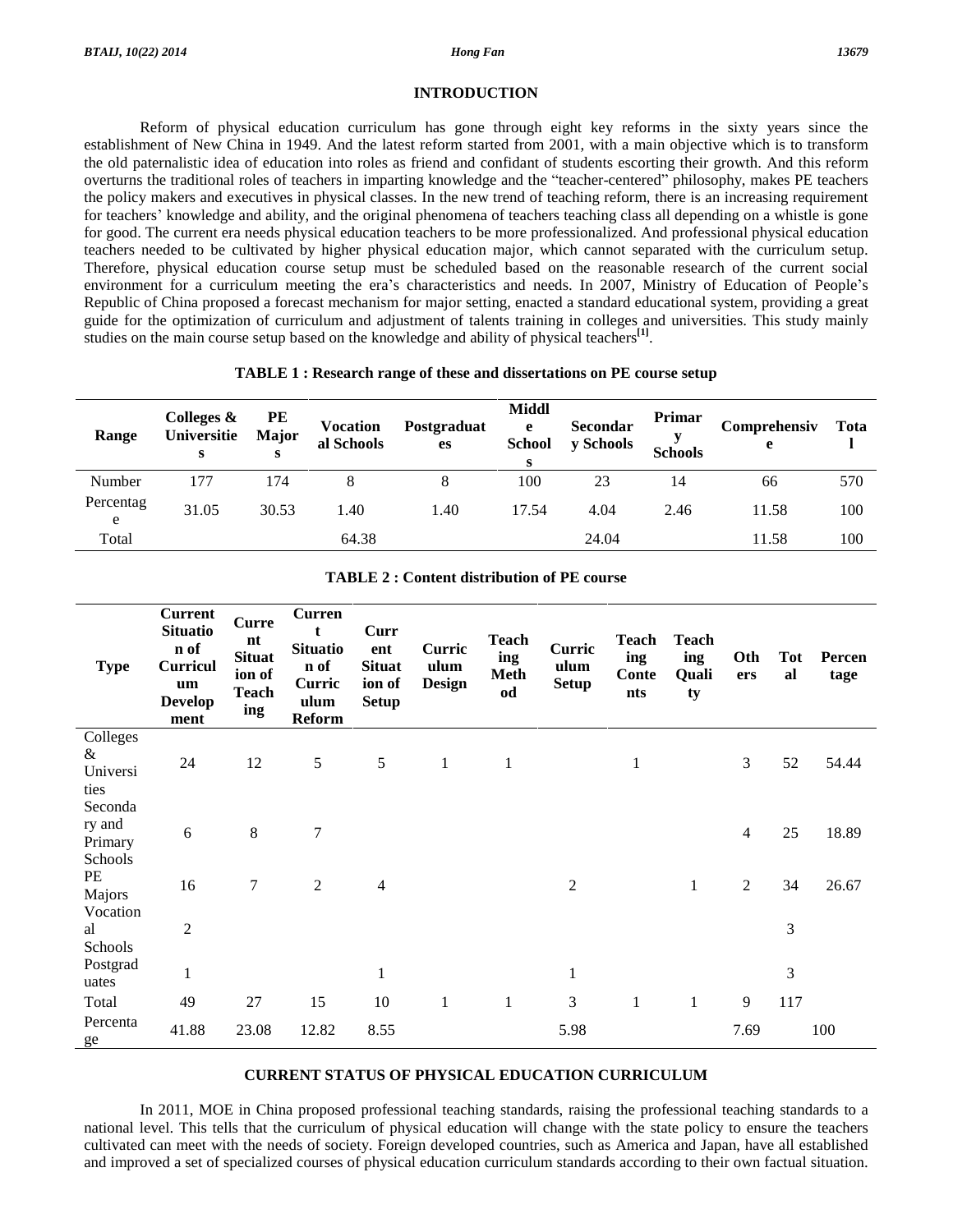In 1987, America carried out the related reform by establishing national professional teaching standards institute, including the teaching standards of knowledge and ability of PE teachers in kindergartens, primary and secondary schools<sup>[2]</sup>. Russia proposed temporary national teaching standards of PE curriculum, focusing on the basic skills standards of PE teachers **[3]**. And Australia proposed related teaching standards in 2002, and started the pilot projects for better proof, then finding problems with the standards and revising them **[4]**.

Therefore, research on the basic skills standards on the knowledge and ability of PE teachers has been a major aim among all countries around the world. And this is also a urgent need for reform in PE teachers **[5]**. TABLE 1 shows the analysis of current research these and dissertations on the PE curriculum setup, and TABLE 2 shows the content distribution of current PE course.

At present study abroad mainly characterized by the United States, Japan and Russia with distinct features. The guide principle of America is to cultivate universal genius. By making the higher physical education curriculum, a whole knowledge structure of overall physical education with coherence and similarity will be promoted. Meanwhile America opens plenty of theory courses, with an occupation of 60%, and combines with lots of Community research in holidays to<br>develop knowledge and ability of physical education teachers, which has laid a good foundation for the develop knowledge and ability of physical education teachers, which has laid a good foundation for the future **[7]**.

aspects of school sports, hoping to cultivate multidirectional and universal talents. Besides, in Japan, the training on physical education teacher's knowledge and competency is prescribed by law with a mandatory effect. By now the courses in technical subjects in Japan is three to five times of courses in China **[8]**.

In United Kingdom, the talent training mode of higher physical education is through intervened cultivation of academic and professional training. The curriculum is characterized with miniaturization and hierarchy. In the curriculum of three-year college, there are courses like Human Physiology, Athletic Physiology and so on. And courses start with research type in content, and the whole third school year is used for graduated design. In addition, the content of courses is refined, without public class, content related closely with the learned major. The physical education curriculum opened in UK reflects the characteristics of Westerners, namely good manipulative ability. Besides, discussions, presentations are combined with teaching methods in the classroom, so there is no cramming education.

Russia has a very clear direction in major courses of physical education. PE talents are divided into primary and secondary school PE teachers, sports school and club coaches, sports instructors and sports rehabilitation agency personnel. Russia offers major courses accounting for around 40%, keen on the master of techniques and combination of skills. In addition, the ability of self-study is highly valued, usually with specific arrangements for self-study hours, even occupying up to 43% of course time **[9]**.

China is now more mature in the construction of the concept of all-round development education. Especially in colleges and universities, quality-oriented education has started to implement fully, for the great pressure they are facing from reform in basic education. The statistics of current physical education major in the biggest 7 administrative area is displayed in TABLE 3, from which the curriculum setup status can be told.

| Geographical<br>Zone | Number of<br><b>Colleges with PE</b><br>Major | <b>Number of Colleges of</b><br>211 Project with PE<br>Major | <b>Number of Colleges of</b><br>985 Project with PE<br><b>Major</b> | <b>Number of Sports</b><br><b>Colleges with PE</b><br><b>Major</b> |
|----------------------|-----------------------------------------------|--------------------------------------------------------------|---------------------------------------------------------------------|--------------------------------------------------------------------|
| North China          | 34                                            |                                                              |                                                                     |                                                                    |
| Northeast China      | 24                                            |                                                              |                                                                     |                                                                    |
| East China           | 71                                            | 6                                                            | $\mathcal{L}$                                                       |                                                                    |
| Central China        | 42                                            |                                                              | 0                                                                   |                                                                    |
| South China          | 25                                            |                                                              | 0                                                                   |                                                                    |
| Southwest<br>China   | 52                                            | 6                                                            | $\mathfrak{D}$                                                      |                                                                    |
| Northwest<br>China   | 26                                            | 3                                                            | $\theta$                                                            |                                                                    |
| Total                | 274                                           | 27                                                           |                                                                     | 14                                                                 |

### **TABLE <sup>3</sup> : Survey of the PE Major in Chinaí<sup>s</sup> Colleges and Universities**

#### **MAIN COURSE SETUP IN PE MAJOR**

#### **Research objects and methods**

The object of research is the curriculum of main courses colleges have set up for students majoring in Physical Education.

The research methods applied are documentary study, survey method, mathematical statistics and logical analysis.

By documentary study, related documents since the establishment of New China have been studied. Searching in The research methods applied are documentary study, survey method, mathematical statistics and logical analysis.<br>By documentary study, related documents since the establishment of New China have been studied. Searching in<br> By documentary study, related documents since the establishment of New China have been st<br>
NKI, there are 158,022 academic papers with the keyword of "course", and 8,554 academic paper<br>
physical education". These documents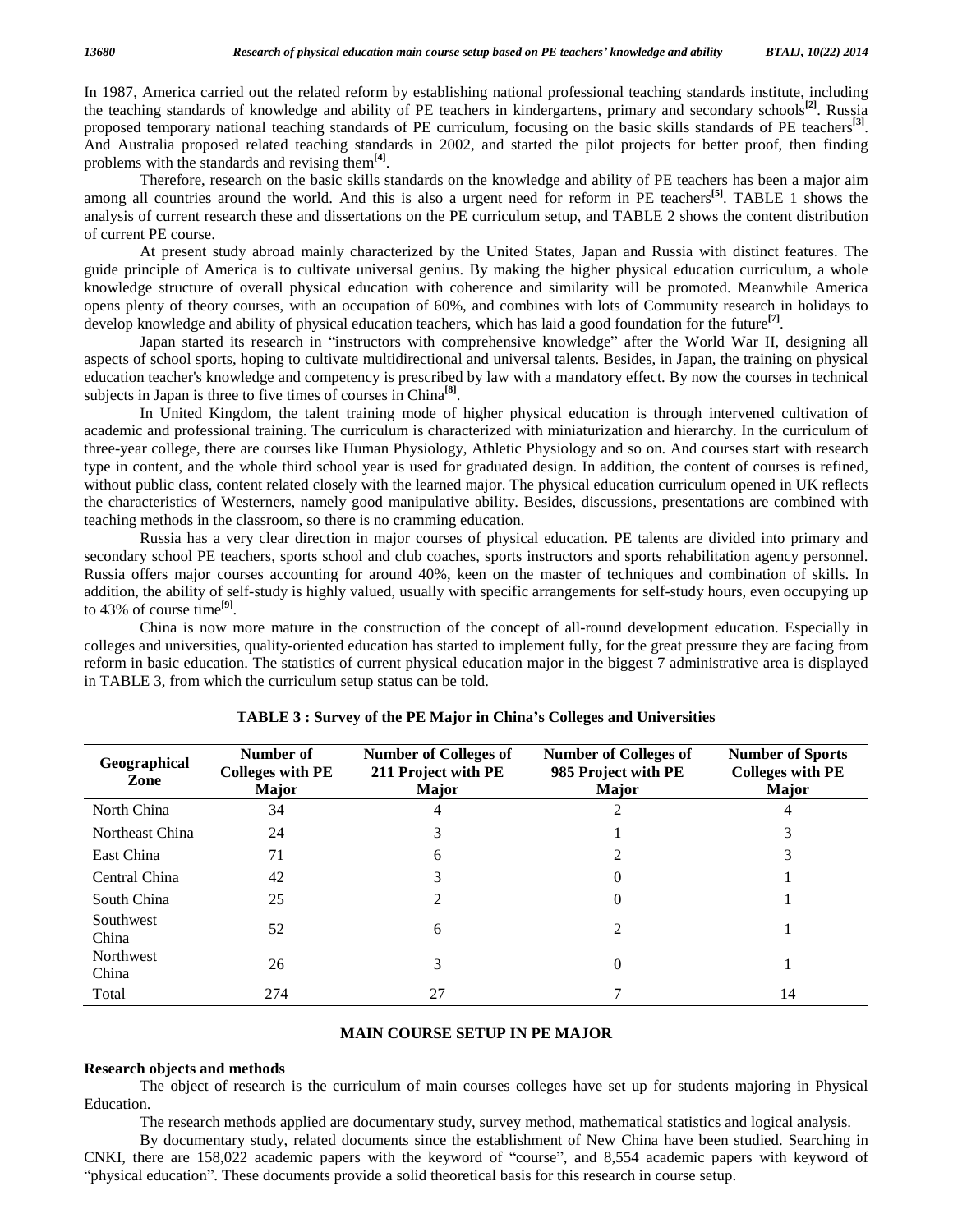By survey method, this study interviews with experts engaged in research on physical education teaching theory and teachers from both at home and abroad. The interviews include two aspects: one is the research content, thinking and solutions; the other one is the evolution law of physical curriculum, the existing problems at present and the investigation research of implementation and theory. Through the survey, the research thinking and methods in curriculum will be clear, and this is helpful in mastering how to solve practical problems and broaden the research perspectives.

By questionnaire, first, design the questionnaire, and then test it, then distribute and reclaim. This questionnaire chooses colleges from seven provinces and cities in mainland China, with 143 copies distributed. There are 385 colleges investigated. The detail information on the investigation can be seen from TABLE 4.

| <b>School Type</b>     | <b>Estimated Number</b> | <b>Actual Number</b> | <b>Reclaimed Number</b> | Valid<br><b>Number</b> | <b>Effective Rate</b> |
|------------------------|-------------------------|----------------------|-------------------------|------------------------|-----------------------|
| Colleges               | 525                     | 525                  | 519                     | 512                    | 97.52                 |
| Senior High Schools    | 420                     | 420                  | 415                     | 404                    | 96.19                 |
| Junior High Schools    | 420                     | 245                  | 240                     | 232                    | 94.69                 |
| <b>Primary Schools</b> | 420                     | 245                  | 232                     | 222                    | 90.61                 |
| Total                  | 1785                    | 1430                 | 1406                    | 1370                   | 95.80                 |

#### **TABLE 4 : Statistics of the Questionnaire**

Mathematical statistics refers to use statistical software to analyze the relevant statistical data, including contents such as frequency, percentage, mean and so on, from which the basic conditions of major courses of physical education in schools are presented, so as to lay a good foundation for research.

Analysis mainly includes systematic analysis and logical analysis methods. Systematic analysis studies the PE curriculum system through the systematic theories, analyzing the curriculum system wholly from its elements, structure and functions, to explain the curriculum setup in a systematic way. Logical analysis analyzes and arguments on the PE curriculum by induction and deduction, comparison and analogy.

#### **The Nature and characteristics of curriculum**

Physical education courses in colleges and universities is a "skilled" integrated course, is also an important part of quality education, and an important factor for the promotion of China's education reform, and also plays a very important role in improving the overall development of education. Figure 1 is a framework of knowledge and ability the PE teachers need to be equipped with.



**Figure 1 : Framework of Knowledge and Ability of PE Teachers**

The nature of physical education courses is core issue of theoretical construction and practice research of colleges<sup>7</sup> sports curriculum. It embodies the basic orientation of physical education curriculum, playing a guiding role in course setup. In addition, it plays a decisive role on the ideas, objectives, content and so on for physical education curriculum in colleges and universities. Therefore, the intension and extension of the courses determine the nature of physical education courses in colleges and universities.

Currently there are two forms of physical education curriculum, one is for sports specialized schools, and the other is for general college education. There is essential difference between them. Sports specialized schools' goal is to train professional talents of physical education, it has a complete curriculum and extremely professional. While college education one is established in order to promote students' comprehensive exhibitions, chartered with popularity.

#### **Main course setup in physical education major**

The aim of reset of curriculum of physical education major is to enable PE teachers to acquire knowledge and ability, and the essence is to optimize the curriculum. So the reset of curriculum has a strong practical orientation, transforming practical knowledge into practical ability by teaching. Based on this, there designs a stereostructure for physical education curriculum, which is shown in Figure 2.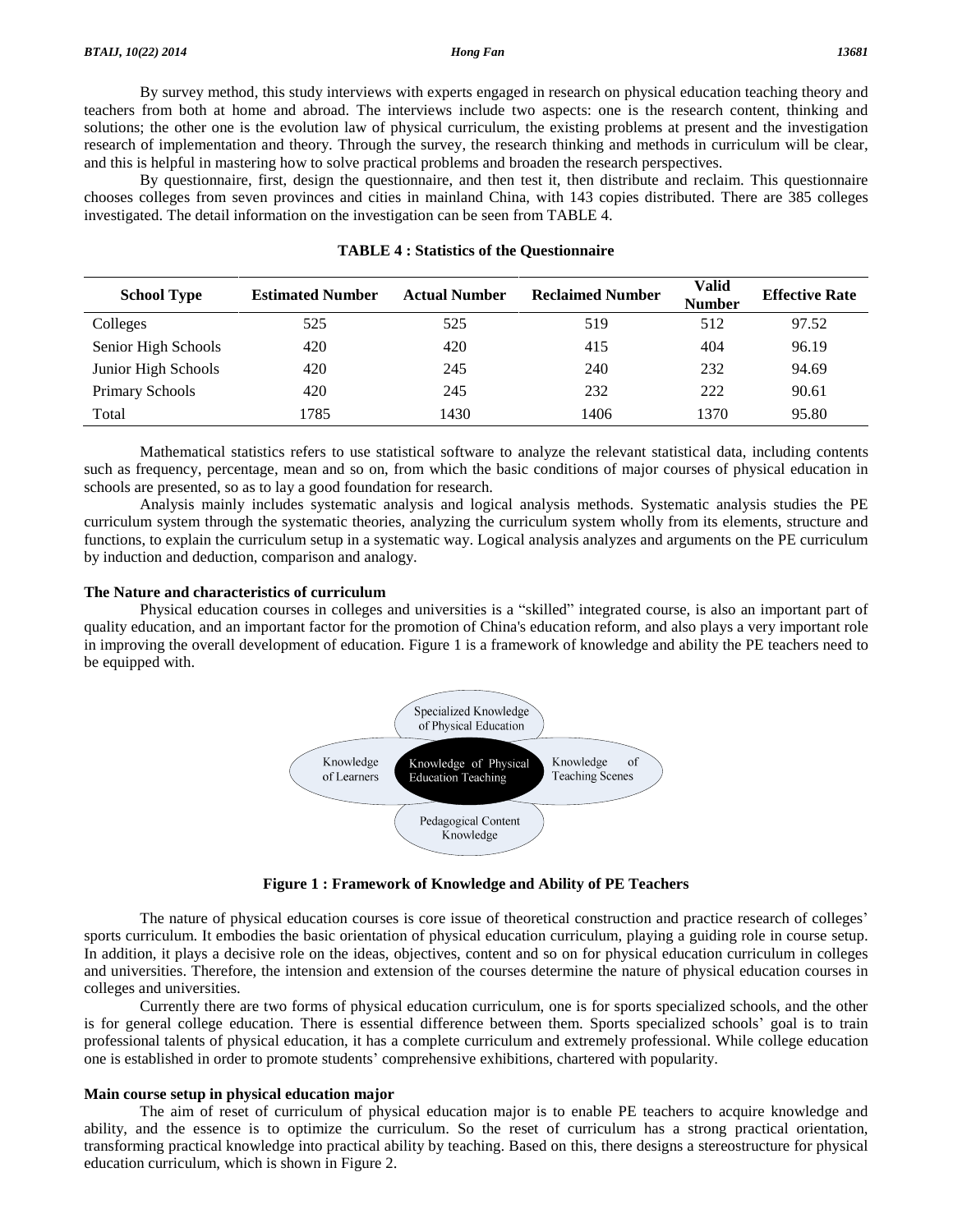

**Figure 2 : Stereostructure of physical education main courses**

The courses for students' development are designed to enable PE teachers' clear understanding of two issues, that is, The courses for students' development are designed to enable PE teachers' clear understanding of two issues, that is,<br>to teach whom" and "what kind of person is taught"<sup>[10]</sup>. Therefore, physical education major curriculum The courses for students' development are designed to teach whom" and "what kind of person is taught"<sup>[10]</sup>. The based on students' physical, mental, and learning features. whom" and "what kind of person is taught"<sup>[10]</sup>. Therefore, physical education major curriculum should be reset students' physical, mental, and learning features.<br>Physical education course aims to resolve the issue of "wha

knowledge in a professional way, and this knowledge is unique. What a PE teacher teaches the students are the operational sports skills, which other disciplines is lack of. Therefore, the sports skills courses are the core of the main course in physical education. At present, there are two categories, one is academic course and the other one is technique course. Both of these<br>two has changed. Generally, the academic course class hour increases and accordingly the techniqu two has changed. Generally, the academic course class hour increases and accordingly the technique course class hour solution is to increase the class hour of academic course into an equal level with technique course. decreases. However, many experts think that this will influence the degree of PE students' mastery in sports skills. And the solution is to increase the class hour of academic course into an equal level with technique cour

issue. Therefore, in the future, educational course must be strengthened. Usually this course consists of two main categories: general teaching course and PE teaching course. These courses not only help PE teachers grasp the basic knowledge of education, also help them grasp teaching methods according to their own characteristics.

Educational scenario design course is an independent main course, closely related with the competitive contents in the practice of physical education. The usual practice is to transform skills in competitive sports directly into the teaching content, making the teaching content with competitive characteristics. To improve this situation, scenario and live content should be integrated in the teaching process, and adds educational meaning in techniques. Through this course study, PE teachers can understand the principle of teaching students in accordance with their aptitude better and design the teaching content better.

Education practical course is designed to improve students<sup>í</sup> teaching ability by practicing. This course is for physical education teachers to transform their expertise knowledge, teaching knowledge and others to educational ability by way of practicing. This is a vital way to equip students with the teaching ability. Academic course puts more attention to the students<sup>í</sup> mastery of skills, while teaching courses is to confirm whether the student has basic knowledge in teaching. But there is no course on how students make use of knowledge and ability, namely the combination of technique course and academic course. Education practical course is meant to compensate for this lack, through forms of combination of decentralization and centralization, internships, simulations and other forms, which fully guarantee PE teachers gain multilayered and multifaceted practice before graduation.

#### **CONCLUSION**

Along with the recent main course curriculum reform in physical education in China, the direction for PE teachers' training becomes clearer. To cultivate specialized sports physical education teachers can be said to be the purpose of PE main course. PE course attaches more importance on the PE teachers' full mastery of professional knowledge and ability. This is not only a necessity for current main course of physical education major, also a practical operating path. Besides, this study also explains the structure of course setup, and classifies the courses.

#### **REFERENCE**

- **REFERENCE**<br>[1] Ministry of education, Ministry of finance in China; Suggestions on the implementation of "Project of Teaching Quality Ministry of education, Ministry of finance in China; Suggestions on the i<br>and Teaching Reform of Undergraduate Teaching<sup>?</sup>[EB/OL], (2007).
- **[2]** Wang Qiang; An analysis of american teachers' professional standards at national level[J], Teacher Education Research, **(4)**, 35-40 **(2006)**.
- **[3]** Zhao Wenchang; National education standard of physical education curriculum in russia[J], Teaching of Physical Education, **(4)**, 50-53 **(2008)**.